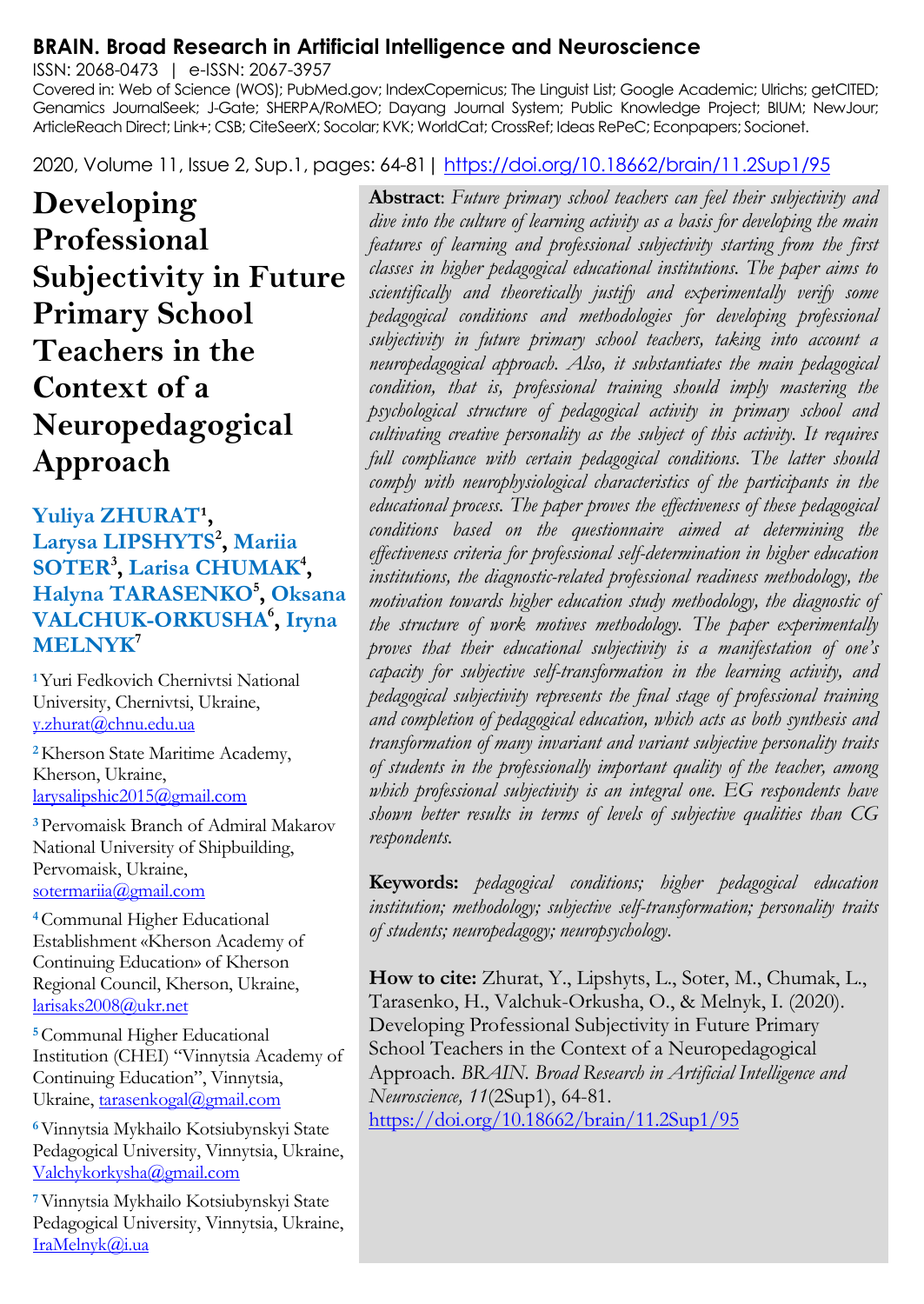# **Introduction**

One of the leading goals of pedagogical education is to develop students as the subjects of learning and future pedagogical activity. However, an analysis of scientific sources on the problems of psychology and pedagogy of higher education and relevant research findings show that university teachers and students are still perceived as both the subjects and objects of the educational process in higher pedagogical educational institutions. This situation is unacceptable concerning future primary school teachers, who need to feel their subjectivity and dive into the culture of learning activity as a basis for developing the main features of learning and professional subjectivity starting from the first classes in higher pedagogical educational institutions.

The subjectivity of future primary school teachers as their integral professionally important quality is developed during higher education study. According to the subject- and activity-oriented approach to professional training, it is related to their learning activity, comprehension of its goals and results, as well as the meaningful perception of values and means of future pedagogical activity. As evidenced by the achievements of neuropsychology, the acquisition of subjectivity lies in the fact that a person is understood as a neuropsychological subject who has the potential to act, develop himself or herself and incorporate socio-cultural experience in natural data, namely, become a product of natural and social progress (Glozman, 2012, p. 31).

Thus, the acquisition of subjectivity and the consolidation of the subject of activity becomes the leading methodological principle of modern psycho-pedagogical concepts, neuropedagogical and neuropsychological research. An analysis of psycho-pedagogical theses shows that the theory and practice of higher pedagogical education accumulate considerable experience which can become the basis of the pedagogical system for developing professional subjectivity in future primary school teachers. In this regard, one should rely on theoretical and methodical principles of their professional training (Bondar, 1996; Husak, 1999; Khomych, 1999; Kucheriavyi, 2002; Lytvynenko, 2005). Luriya's neuropsychological theory, which is thoroughly subjective, seems to be the leading one. Moreover, the subjectivity of a person is represented as his or her natural activity and socialization, as a result of which he or she acquires a social "self", without detaching from nature (Luriya, 2003). Different aspects of the problem under study are covered in the works of many scholars (Bakhmat et al., 2019; Behas et al., 2019; Bezliudnyi et al., 2019; Gerasymova et al., 2019; Halaidiuk et al., 2018; Kaletnik, et al., 2011; Maksymchuk et al., 2018;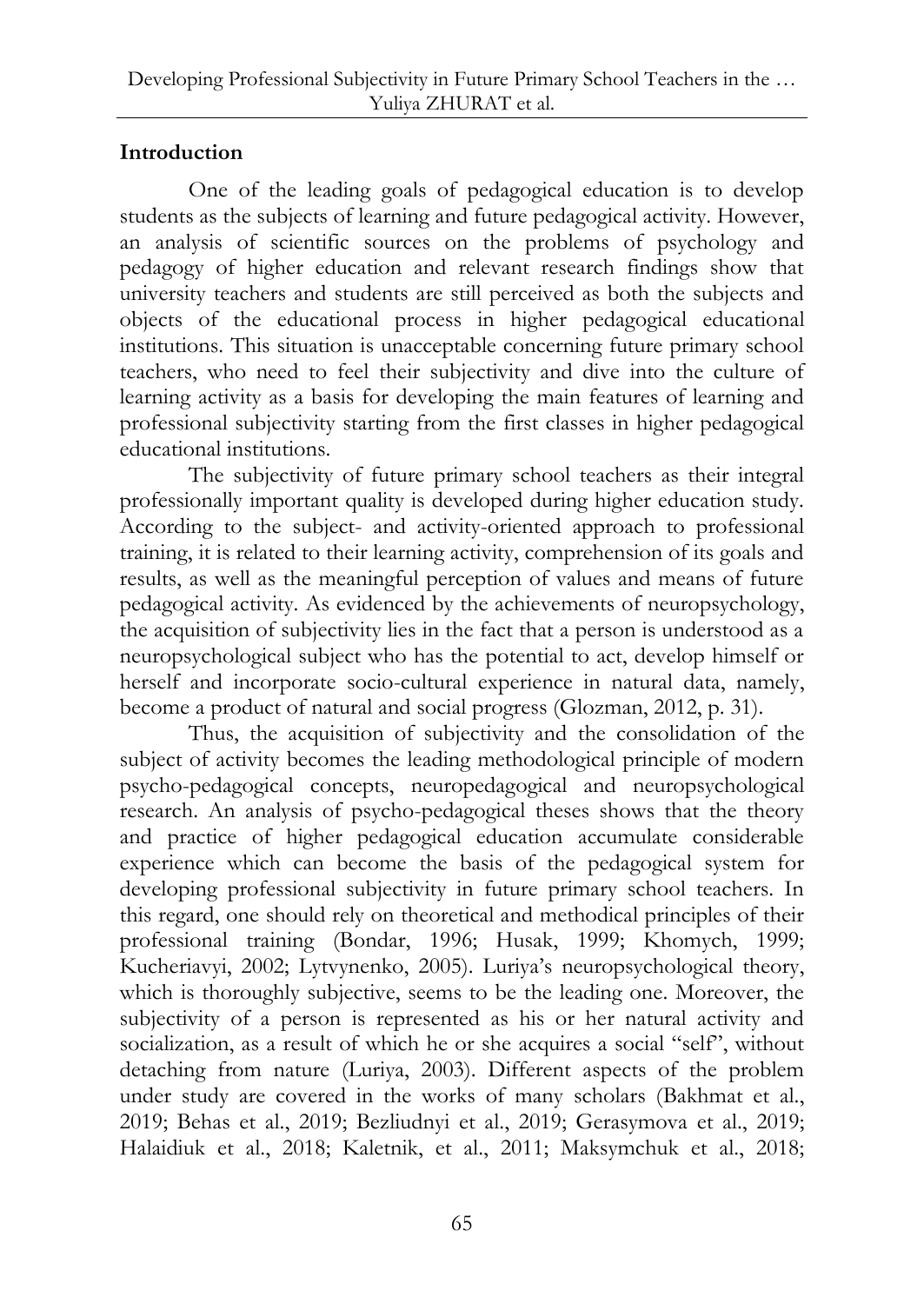Melnyk et al., 2019; Nerubasska & Maksymchuk, 2020; Petrova, 2017; Podlinyaev & Mornov, 2015; Sheremet et al., 2019; Sitovskyi et al., 2019).

At the same time, an analysis of professional training of future primary school teachers shows that the process of developing their professional competency is characterized by certain contradictions between the need for well-developed professionally important qualities of future primary school teachers (autonomy, creativity, tolerance, accurate selfesteem, the objective professional self-concept, self-reflection, selfdetermination and self-regulation of their pedagogical activity in primary school) required for successful pedagogical activity and insufficient attention to their development while studying psychological and pedagogical courses; certain fragmentation of subjective knowledge in the content of psychological and pedagogical courses in relation to pedagogical activity of future primary school teachers and the need for their comprehensive and systematic use in future pedagogical activity; the decisive influence of primary school teachers' professional subjectivity on pupils and insufficient attention to its develop while solving psycho-pedagogical problems. If one should generalize these contradictions, one reduces them to the conflict of phenomena analyzed in the framework of classical didactic (knowledge, influence, cultivation) and neuropedagogy (special identification, selfdevelopment, motivation).

Consequently, there appears to be a need to introduce personal natural needs and values, as well as the values of humanistic philosophy of education in the system of professional training of future primary school teachers, which will be based on the perception of teachers' and students' subjectivity in the educational process and its purposeful promotion using organizational-and-managerial and psycho-pedagogical measures. Therefore, it is essential to methodologically reconsider the theory and practice of their training, clarify its goals, content, methodologies, technologies and results, reinforce them with the real subjective meaning based on the neuropedagogical and neuropsychological phenomena of activities in primary school (the specifics of teacher's and student's subjectivity), provide the methodological system of such training with the subject- and activityoriented methodologies and technologies, justify neuropedagogical and neuropsychological principles of developing their leading subjective qualities.

Thus, the topic of the research has been chosen, taking into account the relevance of developing professional subjectivity in future primary school teachers during professional training, its importance for neuropedagogical theory and practice and the presence of significant contradictions in their training.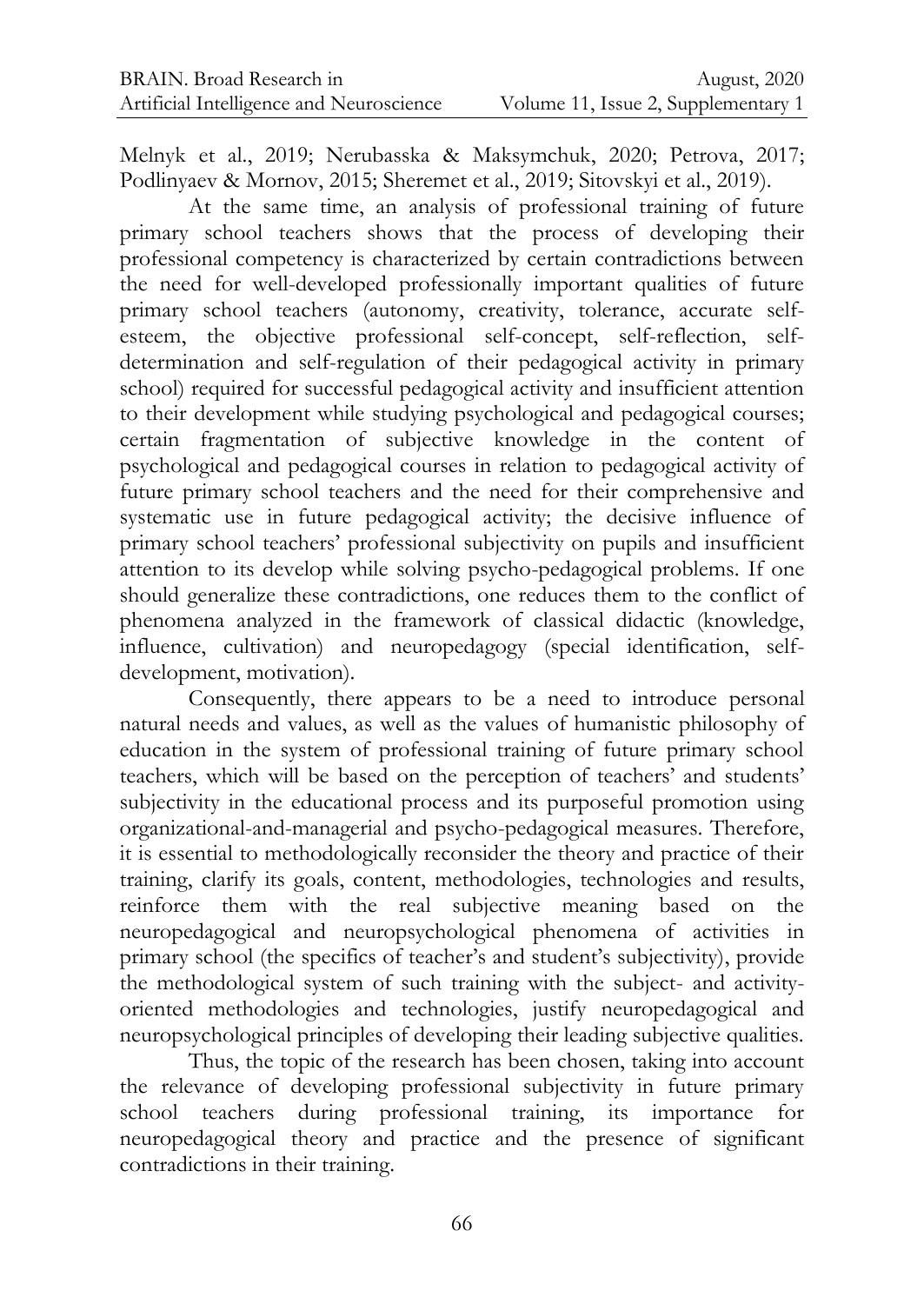The paper aims to scientifically and theoretically justify and experimentally verify the pedagogical conditions and methodologies for developing professional subjectivity in future primary school teachers, taking into account neuropsychological views on the personality of the primary school teacher and pupil.

# **Material and methods**

Neuropedagogical conditions for developing professional subjectivity in future primary school teachers in the process of studying psycho-pedagogical courses are those conditions consciously created in the educational process and ensuring the establishment, development, formation, natural activity and higher neural activity of participants in the educational process, under which they develop as specialists. This paper substantiates the main pedagogical condition, that is, professional training should imply mastering the neuropsychological structure of pedagogical activity in primary school and cultivating creative personality as the subject of this activity. It requires the following: to develop their motivational sphere of professional self-determination within pedagogical education; to enhance the system of professional selection of applicants for pedagogical degrees; to develop their professional orientations towards pedagogical activity in the system of primary education; to update the content and improve methodologies of their professional training following the requirements of the humanistic philosophy of education, subject-, activityoriented and competency-based approaches, as well as primary school teachers' vocation; to focus their psycho-pedagogical training on developing professional subjectivity and other professionally important qualities; to prepare future primary school teachers for the subject-subject pedagogical interaction in the educational environment of primary school.

These conditions ensure the sequence of developing subjectivity in future primary school teachers: first, the subject of learning activity, which results in educational subjectivity and, second, professional subjectivity as the subject of pedagogical activity in primary school.

The justified methodology for developing professional subjectivity in future primary school teachers is aimed at realizing such its neuropsychological components as professional identity, professionalism, praxeological and subjective components, which determine the nature of its subjective-and-pedagogical development as a prospective subject of pedagogical activity. This methodology involves certain stages, which starts from the axiological-and-motivational stage and ends with the acquisition of professional subjectivity.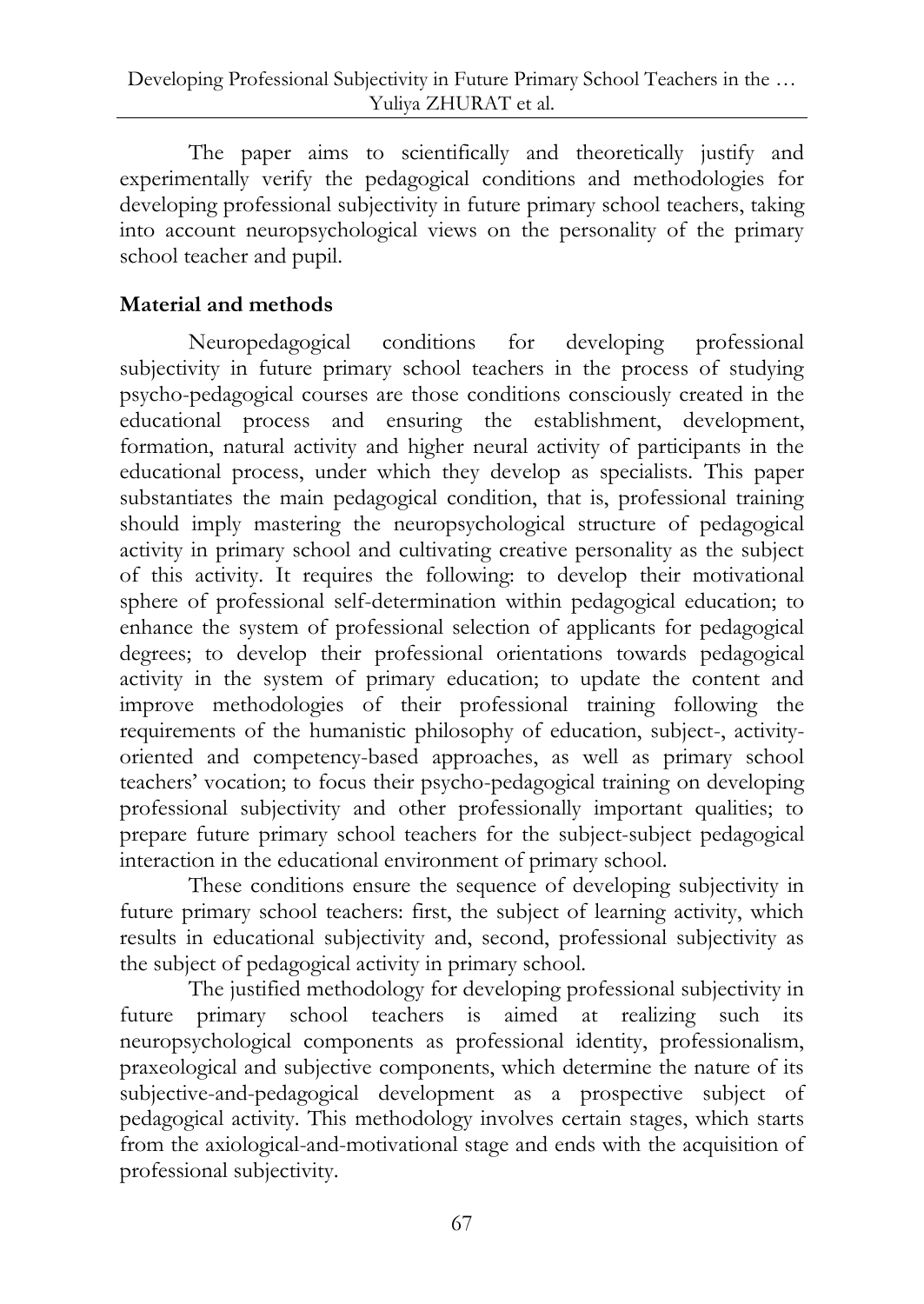Given the understanding of professional training as a combination of neuropsychological (both the process and results of biosocial development) and technological (the use of didactic tools) factors, one distinguishes the following stages of developing subjectivity during the diagnostic-and-formative experiment.

Stage 1 (professional identity) regulates how future primary school teachers obtain pedagogical education, determines its meaning and contributes to developing their "professional image as a primary school teacher". According to neuropsychological theories, a person acquires a number of natural, natural-and-social and social identities throughout life. Professional self-identity as a biosocial component of personality is developed due to such courses as "Introduction to the Profession", "General Psychology", "General Principles of Pedagogy", "Developmental Psychology", "Theory of Education". This stage results in the development of positive ideas about the teaching profession, the specifics and goals of teaching in primary school, as well as the realization of the need to comprehend the culture of learning activity for personal and professional development.

Stage 2 is devoted to developing educational subjectivity, that is, creating a system of psycho-pedagogical knowledge about the educational process in primary school and primary school pupils as the main subjects of this process. This process is facilitated by the study of such courses as "Didactic of Primary School", "Methods of Educational Work", "Pedagogical Psychology", "The History of Pedagogy", "Teaching Placement in Primary School" and "Methods of Teaching Mathematics". At this stage, students learn the basic neuropsychological aspects of development and mental activity of primary school pupils, which are dominated by age-related biosocial factors. The result of the first two stages is the well-developed educational subjectivity of students.

Stage 3 is directed at creating the image of primary school teachers' actions. Its result implies developing the system of psycho-pedagogical knowledge and practical skills and abilities for educational work with primary school pupils, professionally important qualities and introducing the system of research activities in higher education. The main methods include solving quasi-professional tasks, business games, teaching placements, termpapers within such courses as "School Studies", "Fundamentals of Scientific and Pedagogical Research", "Methods of Teaching Ukrainian in Primary School", "Methods of Teaching Mathematics in Primary School", "Psycho-Pedagogical Problems of the Modern Lesson", "The Human and the World, (Including Teaching Methods)", "Method of Expressive Reading",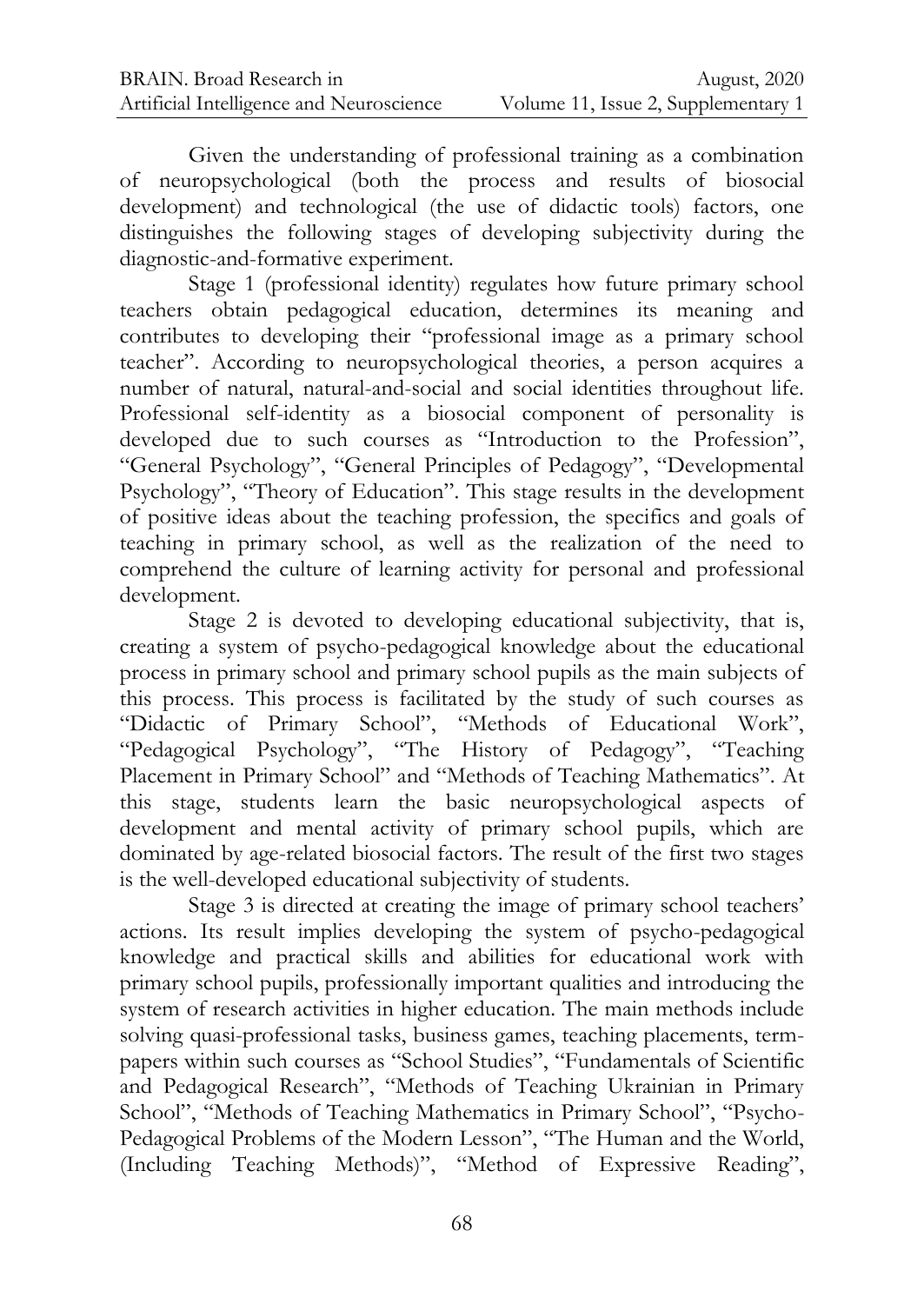"Methods for Developing Coherent Speech". Quasi-professionalism is one of the main neuropedagogical phenomena in working with pupils who acquire their first skills of socialization and do not completely separate learning from playing, conscious activity from spontaneous one.

Stage 4, developing thought-patterns in future primary school teachers, results in the well-developed professional skills and abilities required for practical work with primary school pupils and readiness to use methods of teaching some specific subjects in primary school, namely, the practical formation of *the I am a primary school teacher image* and the early expression of *the I myself as the subject of pedagogical activity in primary school image*. The following applied courses are studied for this purpose: "Methods of Teaching Natural History in Primary School", "Methods of Teaching Handicrafts in Primary School", "Methods of Teaching Calligraphy in Primary School", "Methods of Teaching Fine Arts in Primary School", "Teaching Placement "Mock Lessons", "Music Teaching Methods", "Valeology Teaching Methods", "Assessing Educational Attainment in Primary School", "Pedagogical Skills", "Methods of Physical Education in Primary School", "Methods of Teaching Mother Tongue in a Multicultural Environment". These courses help to develop practical skills and abilities required for the organization and implementation of the basic methods, technologies and forms of pedagogical activities in primary school, which are incorporated in teaching placements (e.g., "Children's First Days at School"), continuing teaching placements and term-papers on teaching methods in primary school. The results of all four stages can be checked during the state complex exam on teaching pedagogy in primary school.

Stage 5 which seeks to create the self-image as the subject of pedagogical activity in primary school is targeted at fostering professional self-determination of primary school teachers and developing their styles of pedagogical activity. It covers such courses as "Professional and Personal Development of Teachers", "Organizing the Educational Process in After-School Centres", "Organizing the Educational Process with Six-Year-Olds", "Methods of Social and Educational Work under Modern Conditions", "Managing the Educational Process in Secondary School", "Methods of Teaching Christian Ethics". The practical results of this stage are consolidated during pedagogical pre-degree practice and defence of dissertations. This is a stage of the relatively final development of professional self-image and skills in the subject-subject interaction. It corresponds to the key position of neuropedagogy: the organization of optimal acts and processes of mutual assistance and interaction between the subjects based on a personality-oriented approach. The teacher, and later the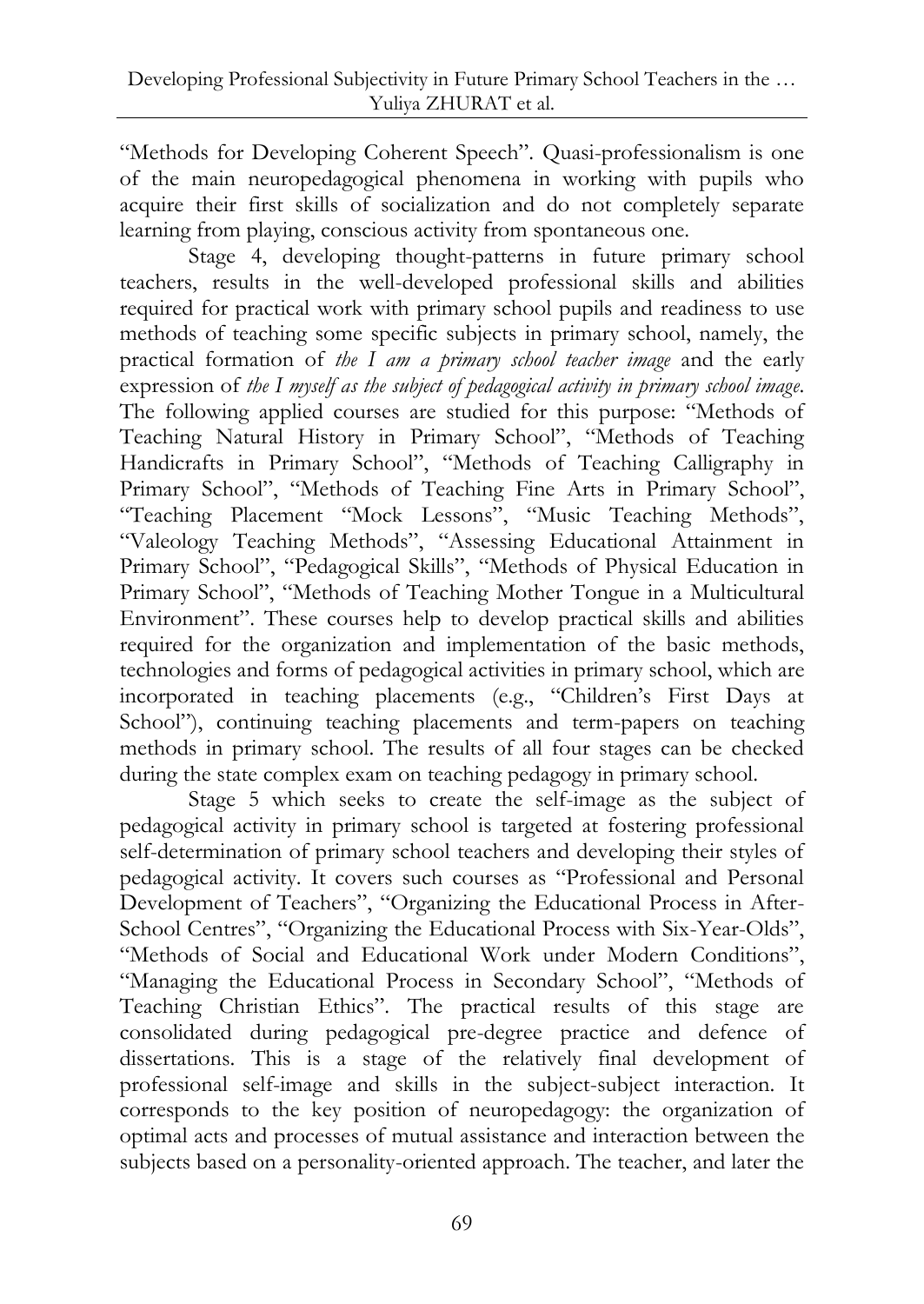pupils, start to realize that they are the subjects and the main resource of their development.

A total of 472 students participated in the ascertaining and formative experiments. The ascertaining experiment was conducted at Yurii Fedkovych Chernivtsi National University (103 respondents), Vinnytsia Mykhailo Kotsiubynskyi State Pedagogical University (41 respondents), Kherson State Maritime Academy (125 respondents), Pervomaisk Branch of Admiral Makarov National University of Shipbuilding (148 respondents), Communal Higher Educational Institution (CHEI) "Vinnytsia Academy of Continuing Education", Vinnytsia, Ukraine (55 respondents).

The formative experiment was conducted at: "Junior School Teacher" (Communal Higher Educational Establishment "Kherson Academy of Continuing Education" of Kherson Regional Council) and "Primary School Teacher" (Yurii Fedkovych Chernivtsi National University), including students in Year 1 (14 respondents), Year 2 (66 respondents), Year 3 (51 respondents) and Year 4 (32 respondents). The following indicators have been accepted as *the main ones* to prove the effectiveness of the neuropedagogical pedagogical conditions for developing professional subjectivity in future primary school teachers in the process of studying psycho-pedagogical courses: motivation in choosing the teaching profession (the motivational criterion); awareness of the existing professions and ability to correlate this information with one's aptitudes, professional prospects, potential and real opportunities (the cognitive criterion); ability to decide on pursuing the teaching profession; ability to implement the decision on pursuing the teaching profession; ability to plan one's professional life as the subject of pedagogical activity in primary school (the activity-related criterion); emotional involvement in the decision-making (the emotionaland-volitional criterion); autonomy in professional activity (the activityrelated and behavioural criterion). These indicators can be measured using the questionnaire aimed at determining the effectiveness criteria for professional self-determination in higher education institutions, the diagnostic-related professional readiness methodology, Ilina's methodology (Klochko, 2003), the motivation towards higher education study methodology (Klochko, 2003) and the diagnostic of the structure of work motives methodology (Ilyin, n.a.).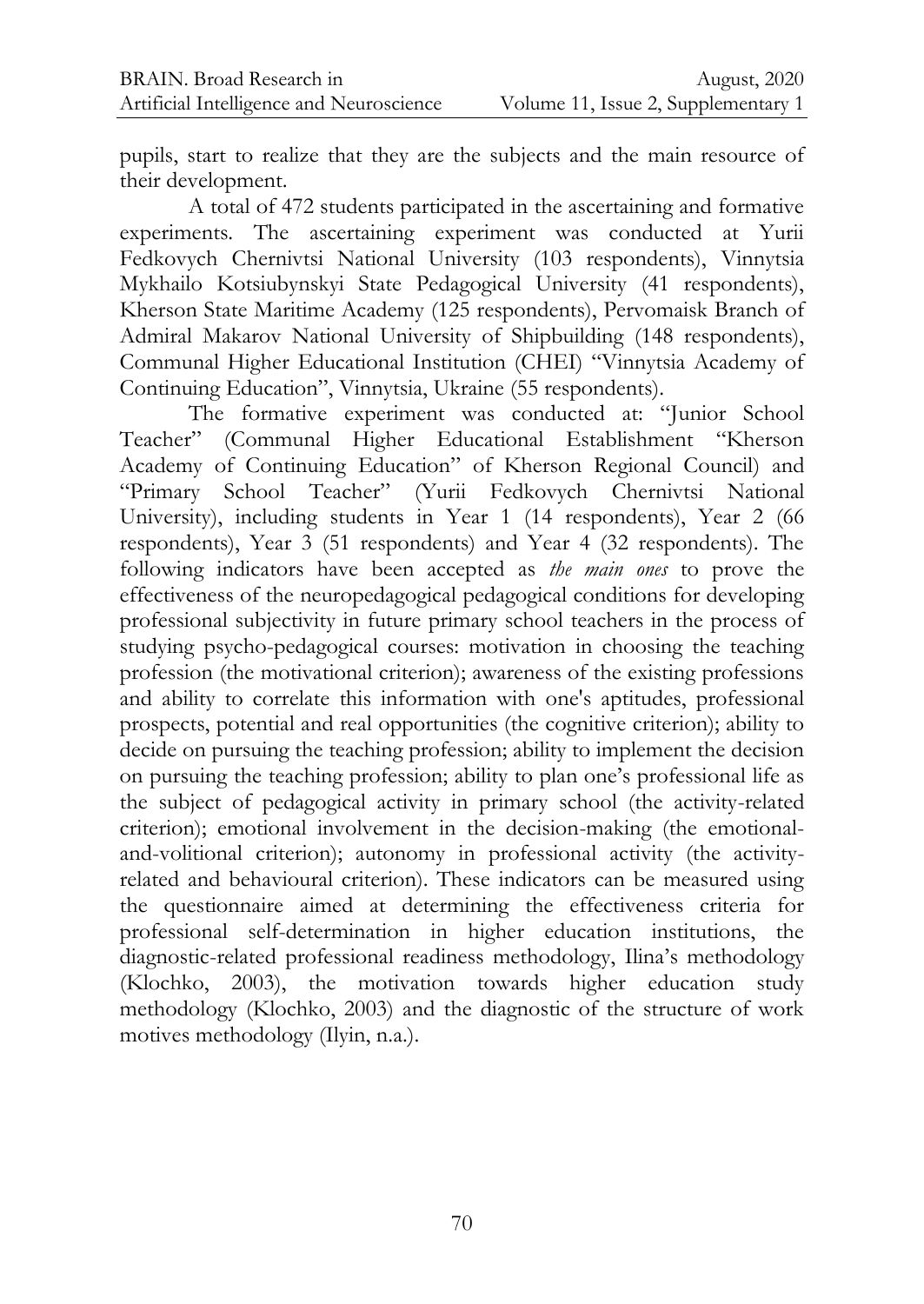## **Results**

The systematized and summarized results obtained during a theoretical analysis and experimental work, as well as the processed experimental data, are given in Tables 1 and 2.

| Table 1. The dynamic of developing professional subjectivity in future primary |
|--------------------------------------------------------------------------------|
| school teachers $(\% )$                                                        |

| Before the experiment |      |    |           |                          |      |          | After the experiment |      |      |             |      |  |  |
|-----------------------|------|----|-----------|--------------------------|------|----------|----------------------|------|------|-------------|------|--|--|
|                       | CG   | EG |           |                          |      | CG       |                      |      | EG   |             |      |  |  |
| Levels                |      |    |           |                          |      |          |                      |      |      |             |      |  |  |
| high                  |      |    |           | average low high average | low  | high     | average low          |      | high | average low |      |  |  |
| Autonomy              |      |    |           |                          |      |          |                      |      |      |             |      |  |  |
| 38.6                  | 19.5 |    | 41.9 34.8 | 24.0                     | 41.2 | 38,      | 28.9                 | 33.1 | 50.8 | 38.9        | 10.3 |  |  |
|                       |      |    |           |                          |      | $\Omega$ |                      |      |      |             |      |  |  |
| Awareness             |      |    |           |                          |      |          |                      |      |      |             |      |  |  |
| 32.2                  | 25.8 |    | 42.0 25.8 | 27.5                     | 41.9 | 41,      | 38.9                 | 19.2 | 49.7 | 41.3        | 9.0  |  |  |
|                       |      |    |           |                          |      | 9        |                      |      |      |             |      |  |  |
| Decision-making       |      |    |           |                          |      |          |                      |      |      |             |      |  |  |
| 44.7                  | 44.5 |    | 10.8 41.4 | 42.8                     | 15.8 | 47,      | 48.3                 | 4.0  | 52.0 | 45.3        | 2.7  |  |  |
|                       |      |    |           |                          |      |          |                      |      |      |             |      |  |  |
| Planning              |      |    |           |                          |      |          |                      |      |      |             |      |  |  |
| 28.8                  | 39.3 |    | 31.9 23.7 | 39.3                     | 37.0 | 35,      | 48.7                 | 15.4 | 40.2 | 52.2        | 7.6  |  |  |
|                       |      |    |           |                          |      | 9        |                      |      |      |             |      |  |  |
| An emotional attitude |      |    |           |                          |      |          |                      |      |      |             |      |  |  |
| 30,7                  | 40.6 |    | 28.7 31.3 | 40.4                     | 28.3 | 36,<br>6 | 42.3                 | 21.1 | 39.6 | 41.1        | 19.4 |  |  |

The results of the formative experiment prove the validity of neuropedagogical and neuropsychological approaches and confirm the research hypothesis since the respondents of experimental groups (EG) are at higher levels of subjective qualities than the respondents of control groups (CG). Indeed, the data on the motivational sphere of EG students obtained after the formative experiment indicate significant positive changes (see Table 2). The importance of internal motives (gaining relevant knowledge, acquiring a valuable profession, developing) for students' learning activity significantly increases, whereas the indicators of external motives (completing a degree) decrease. The main motivation is to acquire a valuable profession and gain knowledge.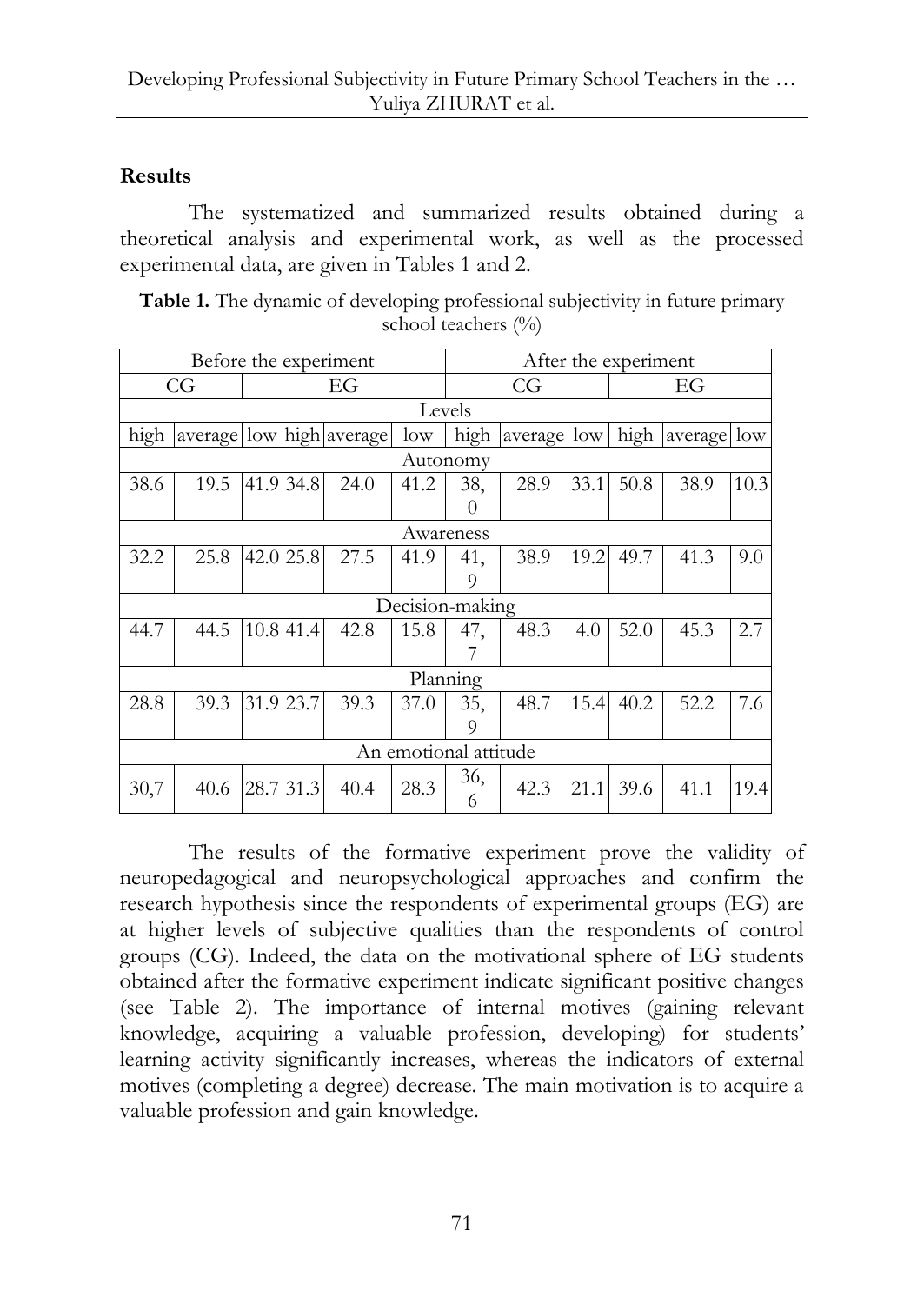|                                                                                                                                               | Before the experiment |                                    |                     |                       |                                    |                          | After the experiment |                                    |                     |                   |                                    |                     |
|-----------------------------------------------------------------------------------------------------------------------------------------------|-----------------------|------------------------------------|---------------------|-----------------------|------------------------------------|--------------------------|----------------------|------------------------------------|---------------------|-------------------|------------------------------------|---------------------|
|                                                                                                                                               | CG                    |                                    |                     | EG                    |                                    |                          | CG                   |                                    |                     | EG                |                                    |                     |
| Higher education institutions                                                                                                                 | gaining knowledge     | acquiring a valuable<br>profession | completing a degree | gaining knowledge     | acquiring a valuable<br>profession | completing a degree      | gaining knowledge    | acquiring a valuable<br>profession | completing a degree | gaining knowledge | acquiring a valuable<br>profession | completing a degree |
| Yurii<br>Fedkovych<br>Chernivtsi<br>National<br>University                                                                                    |                       |                                    | 30.831.437.8        | 29.<br>$\overline{5}$ | 32.4                               | $38. \,$<br>$\mathbf{1}$ | 34.7                 | 37.<br>$\overline{2}$              | 28.1                | 39.1              | 50.<br>$\overline{0}$              | 10.9                |
| Communal<br>Higher<br>Educational<br>Establishment<br>"Kherson<br>Academy of<br>Continuing<br>Education" of<br>Kherson<br>Regional<br>Council |                       | 34.6 33.3 32.1                     |                     | 28.<br>$\overline{2}$ | 38.3                               | 33.<br>5                 | 37.0                 | 43.<br>$\overline{3}$              | 19.7                | $144.4$ $47.0$    |                                    | 8.6                 |
| Total                                                                                                                                         |                       |                                    | 32.7 32.4 34.9      | 28.<br>9              | 35.3                               | 35.<br>8                 | 35.8                 | 40.<br>$\overline{c}$              | 23.9                | $141.7$ $48.5$    |                                    | 9.8                 |

**Table 2.** The dynamic of motivation towards obtaining pedagogical education by future primary school teachers in higher education institutions (%)

The experimental research has allowed implementing a hierarchy of goals for their training; verifying the main stages of developing professional subjectivity in primary school teachers and proving the effectiveness of the pedagogical conditions.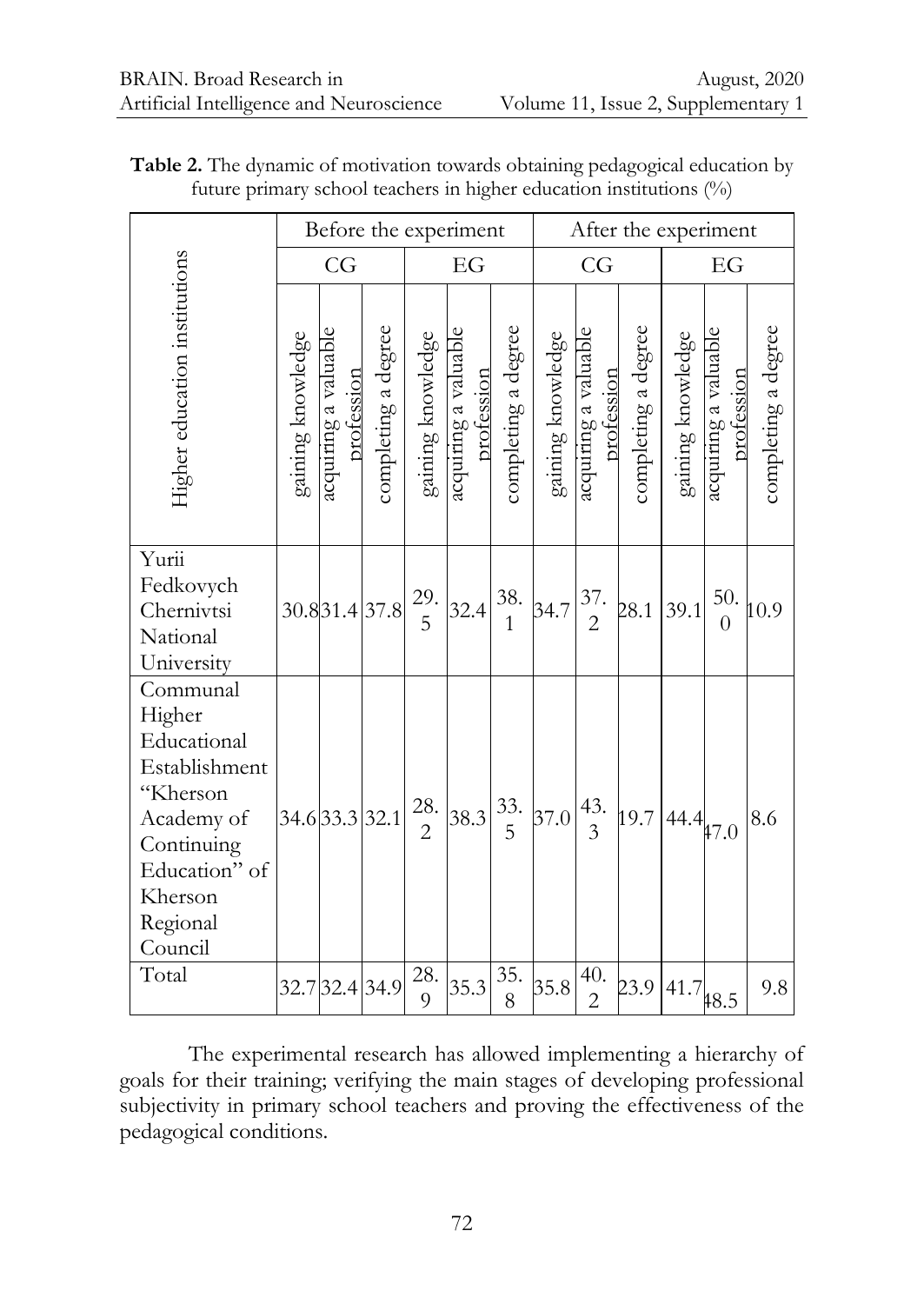## **Discussion**

The scientific value of the obtained results is as follows:

– for the first time, the neuropedagogical conditions for developing professional subjectivity in future primary school teachers in the system of pedagogical education (developing their motivational sphere of professional self-determination within pedagogical education; enhancing the system of professional selection of applicants for pedagogical degrees; developing their professional orientations towards pedagogical activity in the system of primary education; updating the content and improving methodologies of their professional training in accordance with the requirements of the humanistic philosophy of education, subject-, activity-oriented and competency-based approaches, as well as primary school teachers' vocation; focusing their psycho-pedagogical training on developing professional subjectivity and other professionally important qualities; preparing future primary school teachers for the subject-subject pedagogical interaction in the educational environment of primary school) has been justified;

– the content of the "professional subjectivity of future primary school teachers" concept has been improved, which lies in justifying it as an integral professionally important quality, clarifying the main manifestations of professional subjectivity (understanding the essence, requirements and specifics of pedagogical activity in primary school and their perception; the professional self-concept in pedagogical activity; the subjective position at all stages of acquiring pedagogical education and professionalization; recognizing the teaching profession as the main way of self-actualization) and specifying its essential characteristics (activity, productivity, integrity and systematicity of primary school teachers' subjective properties, qualities and manifestations in pedagogical activity, awareness and perception of not only of their social and professional subjectivity but primary school pupils' subjectivity);

– the goals, functions and content of primary school teachers' pedagogical activity, taking into account its main feature, which lies in directing the pupil's activity towards developing his or her educational subjectivity through gaining educational autonomy during learning activity and teaching him or her to consciously and purposefully manage and regulate their learning activity, have been enhanced;

– the methodology for developing professional subjectivity in future primary school teachers in the process of studying psycho-pedagogical courses, which allows developing them as the subjects of their mental activity, the subjects of learning activities, the subjects of quasi-pedagogical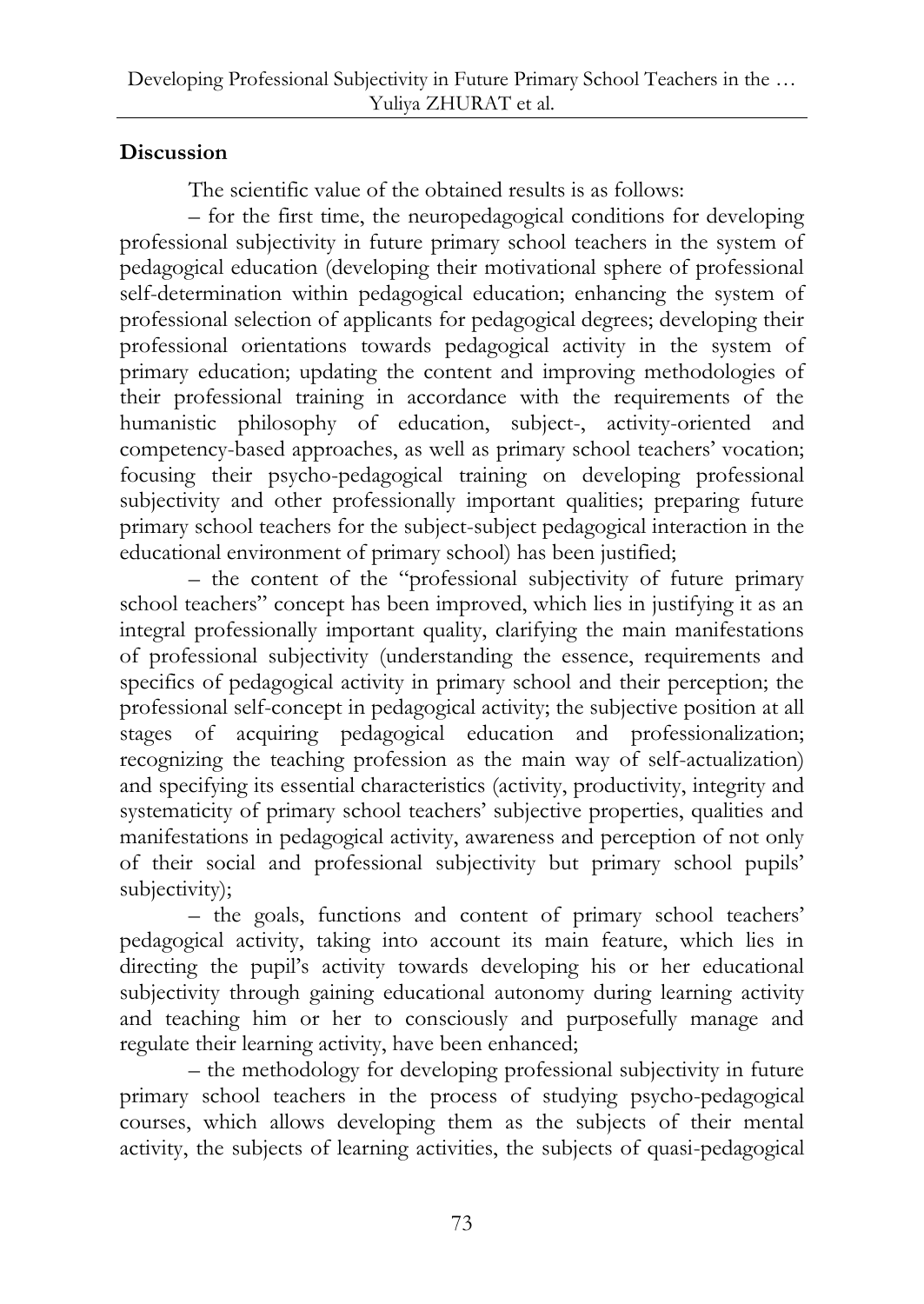activity and the subjects of pedagogical activity in primary school, has been further developed. It ensures the subject-subject interaction between university teachers and students, stimulating students' subjective manifestation in the learning activity through the subject- and activityoriented and problem-based methods, methodologies and technologies of professional training, the subjective focus of psycho-pedagogical courses, as well as the actualization and development of their professional subjectivity as future primary school teachers.

The practical value of the obtained results lies in implementing the main provisions of the research in professional training of future primary school teachers and textbooks, titled "The Fundamentals of Psychology and Pedagogy" and "Seminars on the Course on the Fundamentals of Psychology and Pedagogy".

The findings can also be used by university teachers when developing educational and methodical textbooks and didactic materials for studying psycho-pedagogical courses.

The main ideas and provisions of this research primarily relate to a neuropsychological nature of the student's personality in higher pedagogical education institutions, who must first become the subjects of learning activity since it is impossible to develop their professional subjectivity as teachers without it. An analysis of relevant scientific sources shows that one of the main features of students as the subject of learning activity is his striving for self-awareness, conscious self-changes and improvement of cognitive motives while perceiving the goals and content of learning activity, as well as the knowledge and purposeful actualization of their intellectual abilities during this activity. In turn, it requires that they should be able to reflect and self-reflect on their learning activity and its developed culture which are necessary to solve the contradiction between the available opportunities of students and those necessary for their successful learning activity. Such a conscious activity is important for any student, and it is extremely essential for primary school teachers since understanding the goals, content, methods and results of their learning activity helps them to organize learning activity of primary school pupils, develop their culture of learning and, most importantly, teach them to learn and develop its motivational component for the future.

A study of the problems of the subject and subjectivity in philosophical, neuropsychological and neuropedagogical sciences allows drawing the following conclusions: 1) the subjective concerning primary school teachers means what belongs to them as the subjects of pedagogical activity; 2) accordingly, the teacher's personality is the bearer of the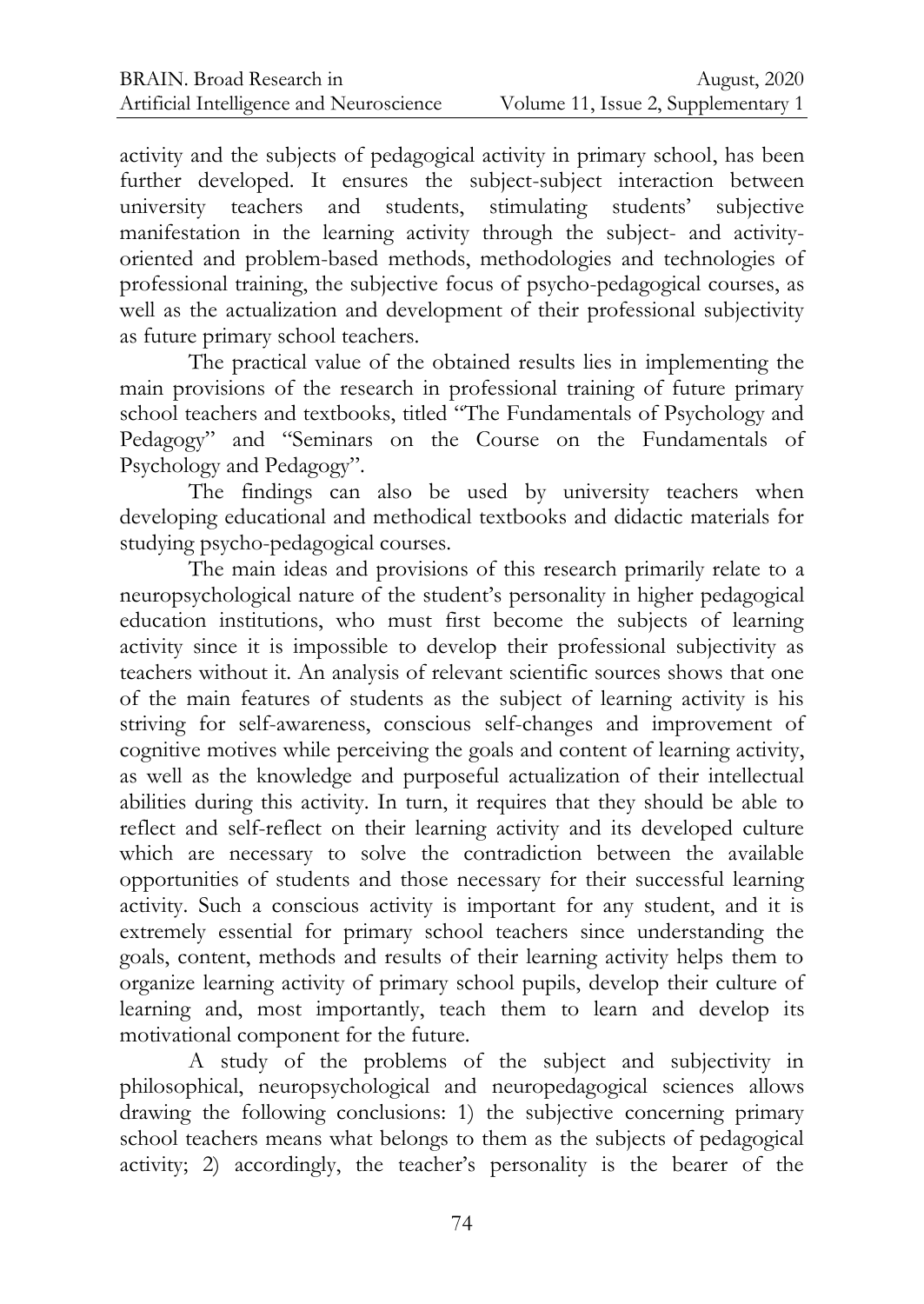subjective, whose identity is manifested in creativity and professional  $subjectivity - in the original professional "self", uniqueness and creativity in$ teaching and his or her creative style.

Professional subjectivity of primary school teachers is their integral and professionally important quality, whose main manifestations are professional self-determination as the subject of pedagogical activity in primary school, ability and readiness for pedagogical activity and autonomy in it, as well as the subjective behaviour and activities when performing professional functions. It can be developed in the following areas: the subject of his or her mental activity; the subject of learning activity; the subject of quasi-pedagogical activity; the subject of pedagogical activity in primary school.

Nowadays, the primary school teacher should act as an instructor, teacher and organizer of the educational process in the classroom and pupils' activities, as an active subject of interpersonal interaction and communication with pupils and their parents, colleagues, as a researcher of the educational process, an enlightener and a public figure. His or her main feature is the result of his or pedagogical activity, that is, the subjectivity of pupils in the learning activity and a high level of social subjectivity. In this regard, the main specifics of primary school teachers' pedagogical activity are related to children and their age characteristics since primary school pupils are directly dependent on adults at home and teachers at school. Consequently, the hierarchy of primary school teachers' tasks is as follows: to focus their activities on developing educational subjectivity in pupils by their gaining educational autonomy while learning the basics of learning culture and teaching them to manage and regulate their learning consciously and purposefully. The next specific feature of primary school teachers' pedagogical activity consists in the fact that their functions are much broader than those of subject teachers. They act as class managers, familiarize pupils with the educational environment, teach various subjects, develop the meaning and motivation towards learning and their positive attitude to school and learning activity. Therefore, their professionally important qualities, which include intellectual, emotional, volitional, communicative, universal, personal and specific ones, should be well-developed. Their specific qualities include the following: the focus on pedagogical work with primary school pupils; the ability to make learning material accessible to them; imaginative and, at the same time, practical thinking; empathy and pedagogical intuition; pedagogical observation and pedagogically expedient immediacy and emotionality; special warmth and parental kindness in their attitude to pupils.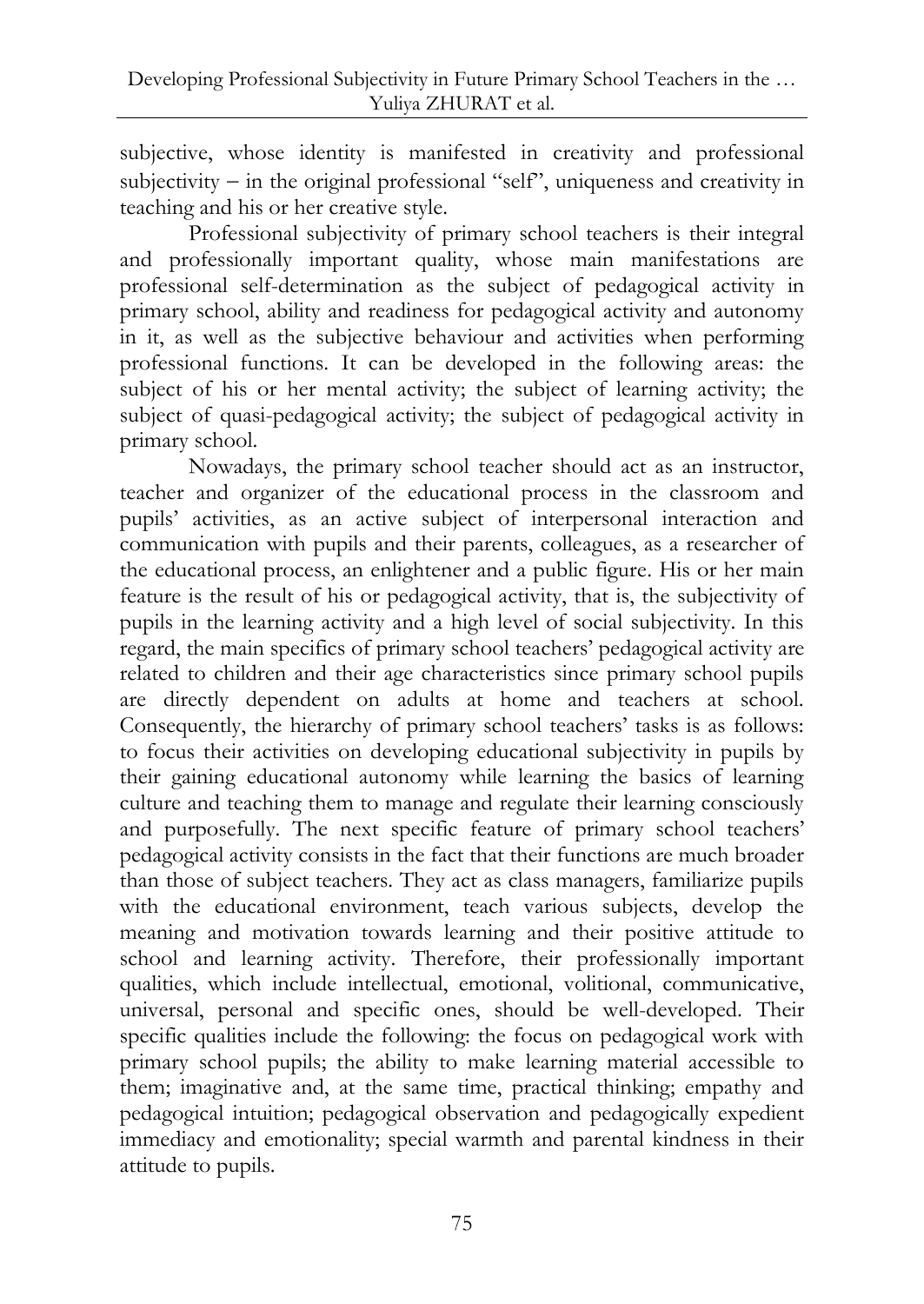Both the peculiarities and specifics of primary school teachers' neuropedagogical activity are manifested in its structure. The requirements for their personality are defined as follows: self-reflection, self-determination and self-regulation of one's behaviour, autonomy in pedagogical activity; general cultural, general scientific, general professional and professional competencies; accurate self-esteem; mental stability and endurance; high general and professional intelligence, well-developed theoretical and practical thinking; capacity for development, self-development and self-improvement in pedagogical activity and proactivity; the positive professional self-concept; ability to purposefully prove and defend one's subjectivity, realize and perceive the subjectivity of primary school pupils who need to defend their self. Both the understanding of these requirements and their perception form the basis for their professional subjectivity, which can be defined as a complex functional autonomous system. It is formed at the stage of acquiring pedagogical education and is developed, improved and transformed during pedagogical activity. Professional subjectivity as selfdevelopment, self-determination and self-organization is realized through an active conscious attitude to oneself, various objects, other people, pedagogical activity and, most importantly, primary school pupils. The essential characteristics of primary school teachers as the subjects of creative pedagogical activity are activity, productivity, integrity, integrity and systematicity of subjective properties, qualities and manifestations, as well as awareness and perception of not only their social and professional subjectivity but, primarily, of their pupils.

#### **Conclusions**

Analyzing the coverage of the problem under study in the philosophical, psychological and pedagogical literature, one can conclude that it is a multifaceted problem, which has not been properly studied in the neuropedagogical aspect. An analysis of developing professional subjectivity in future primary school teachers indicates a gap between theory and practice of studying subjectivity and individual levels, subjective properties and traits of personality, their interconnection and interdependence with teachers in modern pedagogy and psychology. Indeed, the subjective of primary school teachers means what belongs to them as the subjects of the neuropedagogical activity, which is manifested in their individuality, whereas professional subjectivity is manifested in the professional self, the original professional "self", uniqueness and creativity in teaching and autonomy in it.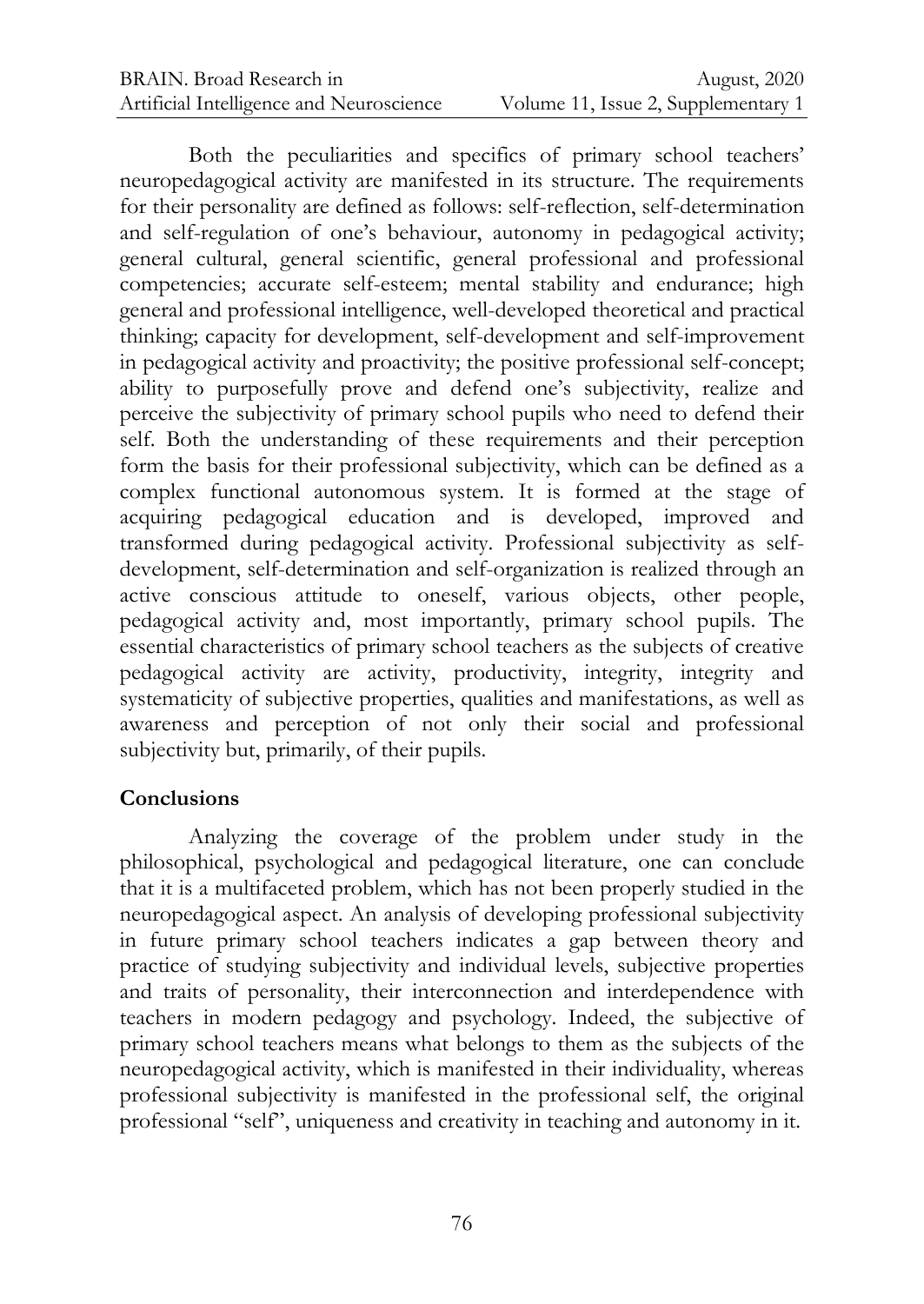Professional subjectivity of primary school teachers is their integral and professionally important quality, whose main manifestations are professional self-determination as the subject of pedagogical activity in primary school, ability and readiness for pedagogical activity and autonomy in it, as well as the subjective behaviour and activities when performing professional functions. It can be developed in the following areas: the subject of his or her mental activity; the subject of learning activity; the subject of quasi-pedagogical activity; the subject of pedagogical activity in primary school. It is realized through an active conscious attitude to oneself, various objects, other people, pedagogical activity and, most importantly, primary school pupils. The essential characteristics of primary school teachers as the subjects of creative pedagogical activity are activity, productivity, integrity, integrity and systematicity of subjective properties, qualities and manifestations, as well as awareness and perception of not only their social and professional subjectivity but, primarily, of their pupils.

The paper proves that the  $21<sup>st</sup>$  century urges the primary school teacher to act as an instructor, teacher and organizer of the educational process in the classroom and pupils' activities, as an active subject of interpersonal interaction and communication with pupils and their parents, colleagues, as a researcher of the educational process, an enlightener and a public figure. His or her main feature is the result of his or pedagogical activity, that is, the subjectivity of pupils in the learning activity and a high level of social subjectivity. The main specifics of primary school teachers' pedagogical activity are related to children and their age characteristics, which determines the following hierarchy of primary school teachers' tasks: to focus their activities on developing educational subjectivity in pupils by their gaining educational autonomy while learning the basics of learning culture and teaching them to manage and regulate their learning consciously and purposefully. Therefore, primary school teachers should have specific qualities (the focus on neuropedagogical work with primary school pupils; the ability to make learning material accessible to them; imaginative and, at the same time, practical thinking; empathy and pedagogical intuition; pedagogical observation and pedagogically expedient immediacy and emotionality; special warmth and parental kindness in their attitude to pupils) and professional subjectivity (self-reflection, self-determination and self-regulation of one's behaviour, communication and pedagogical activity; autonomy in pedagogical activity; accurate self-esteem; pedagogical proactivity; the positive professional self-concept; ability to purposefully prove and defend one's subjectivity, realize and perceive the subjectivity of primary school pupils).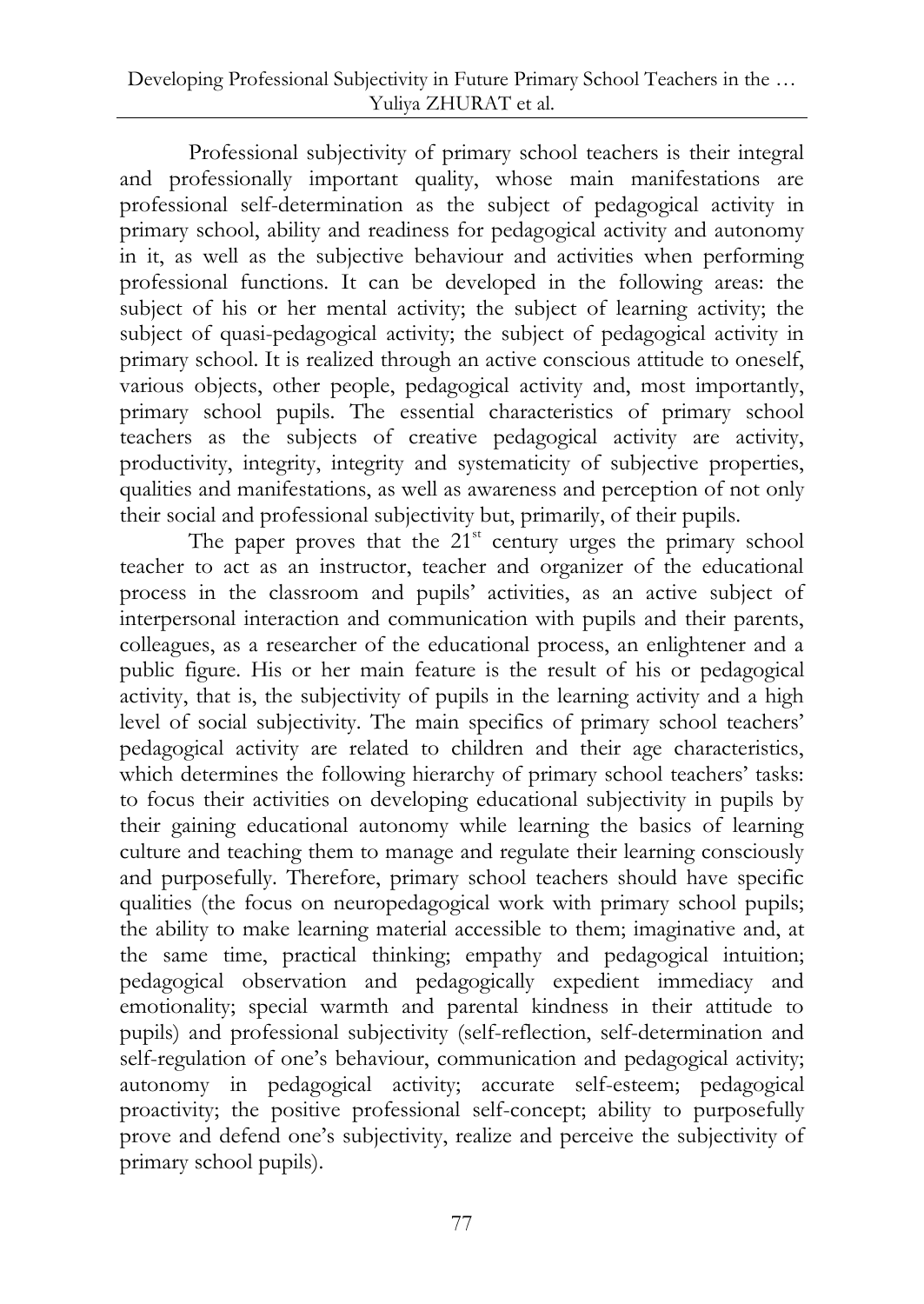The paper proves that the neuropedagogical conditions for developing professional subjectivity in future primary school teachers in the process of studying psycho-pedagogical courses are those conditions consciously created in the educational process and ensuring its development. Besides, it justifies the main neuropedagogical condition, that is, professional training should imply mastering the psychological structure of pedagogical activity in primary school and cultivating creative personality as the subject of this activity. It requires the following: to develop their motivational sphere of professional self-determination within pedagogical education; to enhance the system of professional selection of applicants for pedagogical degrees; to develop their professional orientations towards pedagogical activity in the system of primary education; to update the content and improve methodologies of their professional training following the requirements of the humanistic philosophy of education, subject-, activityoriented and competency-based approaches, as well as primary school teachers' vocation; to focus their psycho-pedagogical training on developing professional subjectivity and other professionally important qualities; to prepare future primary school teachers for the subject-subject pedagogical interaction in the educational environment of primary school.

The methodology for developing professional subjectivity in future primary school teachers in the process of studying psycho-pedagogical courses as a set of the main goals, objectives and stages of developing professional subjectivity based on subject-, activity-oriented and competency-based approaches has been improved. It is aimed at developing professional identity, professionalism, praxeological and subjective components of professional subjectivity of future primary school teachers as the main stages of their "self-image in teaching", which gradually moves from the ideal sphere of consciousness and sub-consciousness to the practical sphere: the professional image as a primary school teacher  $\rightarrow$  the image of the profession  $\rightarrow$  the image of the action  $\rightarrow$  the image of thinking  $\rightarrow$  the self-image as the subject of pedagogical activity in primary school.

The neuropedagogical conditions and methodology for developing professional subjectivity in future primary school teachers in the process of studying psycho-pedagogical courses have been experimentally verified. The formative experiment has made it possible to check the influence of these pedagogical conditions and methodology on the motivational, cognitive, activity-related, emotional-and-volitional and activity-related and behavioural criteria for assessing the level of professional subjectivity.

The conducted experiment confirms that the educational subjectivity of future primary school teachers manifests the capacity for subjective self-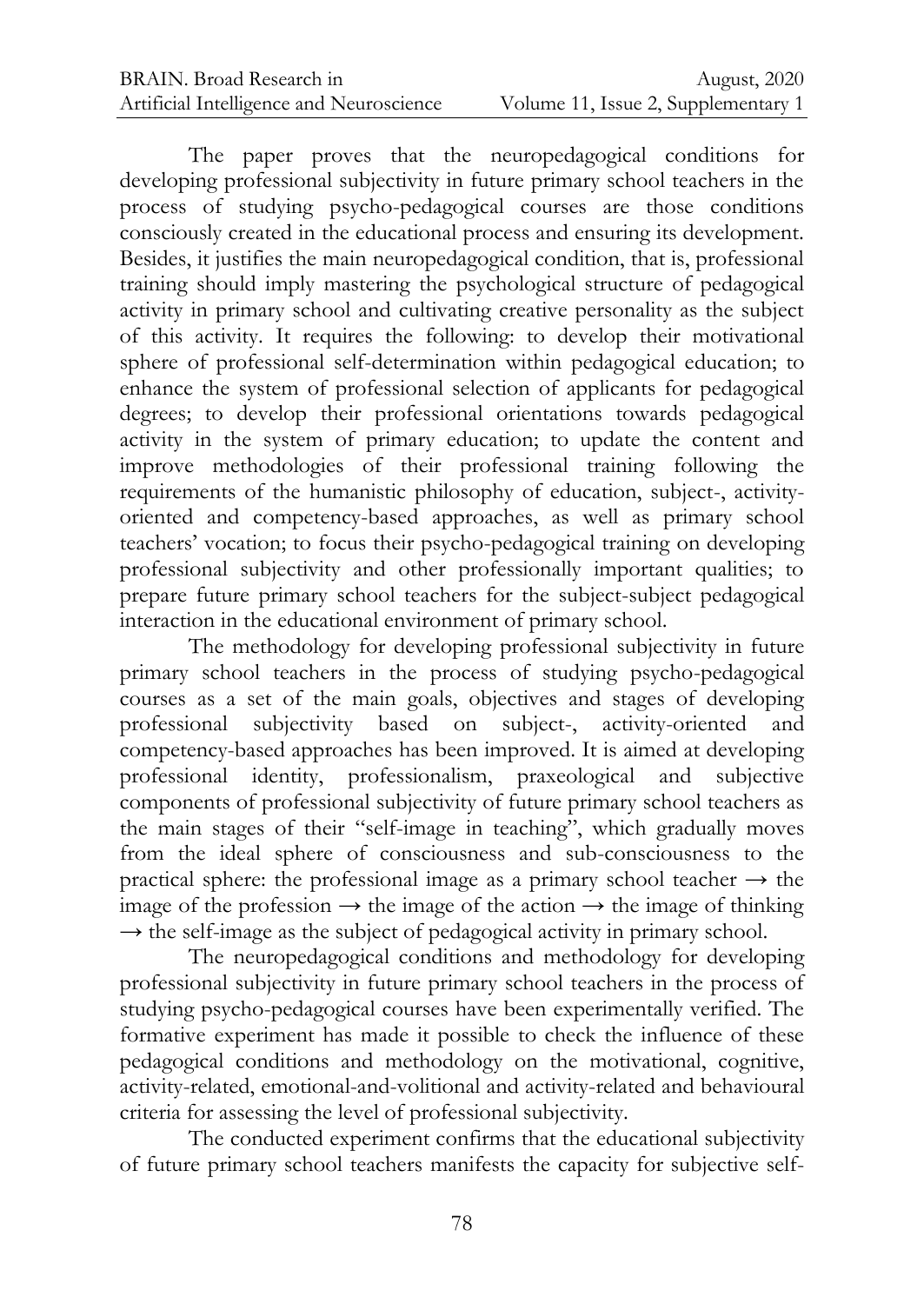transformation in the learning activity. At the same time, pedagogical subjectivity is the final stage of professional training and acquisition of pedagogical education, which is a synthesis and transformation of many invariant and variant subjective properties of the student's personality in professionally important qualities of the teacher, including integral professional subjectivity. It must be noted EG respondents showed better results in the level of students' subjective qualities than CG respondents.

#### **References**

- Bakhmat, N., Maksymchuk, B., Voloshyna, O., Kuzmenko, V., Matviichuk, T., Kovalchuk, A., Martynets, L., Uchytel, I., Solovyov, V., Manzhos, E., Sheian, M., Alieksieiev, M., Slyusarenko, N., Zhorova, I.,Maksymchuk, I. (2019). Designing cloud-oriented university environment in teacher training of future physical education teachers. *Journal of Physical Education and Sport*, *19*(4), 1323-1332. <http://efsupit.ro/images/stories/august2019/Art%20192.pdf>
- Behas, L., Maksymchuk, B., Babii, I., Tsymbal-Slatvinska, S., Golub, N., Golub, V., Chepka, O., Lemeshchuk, O., Dychok, T., Nikitenko, A., Sarancha, I., & Maksymchuk, I. (2019). The influence of tempo rhythmic organization of speech during gaming and theatrical activities on correction of stammering in children. *Journal of Physical Education and Sport*, *19*(4), 1333-1340. <http://efsupit.ro/images/stories/august2019/Art%20193.pdf>
- Bezliudnyi O., Kravchenko O., Maksymchuk B., Mishchenko M., & Maksymchuk, I. (2019) Psycho-correction of burnout syndrome in sports educators (2019). *Journal of Physical Education and Sport, 19*(3), 1585-1590. <http://efsupit.ro/images/stories/septembrie2019/Art%20230.pdf>
- Bondar, V. I. (1996). *Dydaktyka: efektyvni tekhnolohii navchannia studentiv* [Didactic: the effective technologies of student learning]. Veresen.
- Gerasymova, I., Maksymchuk, B., Bilozerova, M., Chernetska, Y., Matviichuk, T., Solovyov, V., & Maksymchuk, I. (2019). Forming Professional Mobility in Future Agricultural Specialists: the Sociohistorical Context. *Revista Romaneasca pentru Educatie Multidimensionala, 11*(4Sup1), 345-361. <http://dx.doi.org/10.18662/rrem/195>
- Glozman, Zh. M. (2012). O subieektnosti lurievskoi neiropsikhologii [On the subjectivity of Luriya's neuropsychology]. *Journal of Moscow University. Series 14. Psychology*, *2*, 31–36. [https://cyberleninka.ru/article/n/o-subektnosti](https://cyberleninka.ru/article/n/o-subektnosti-lurievskoy-neyropsihologii)[lurievskoy-neyropsihologii](https://cyberleninka.ru/article/n/o-subektnosti-lurievskoy-neyropsihologii)
- Halaidiuk, M., Maksymchuk, B., Khurtenko, O., Zuma, I., Korytko, Z., Andrieieva, R., Yaroslav Syvokhop, Y., Shkola, O., Fomenko, O., & Maksymchuk, I. (2018). Teaching approaches in extracurricular physical activities for 12-14 year-old pupils under environmentally unfavourable conditions. *Journal of*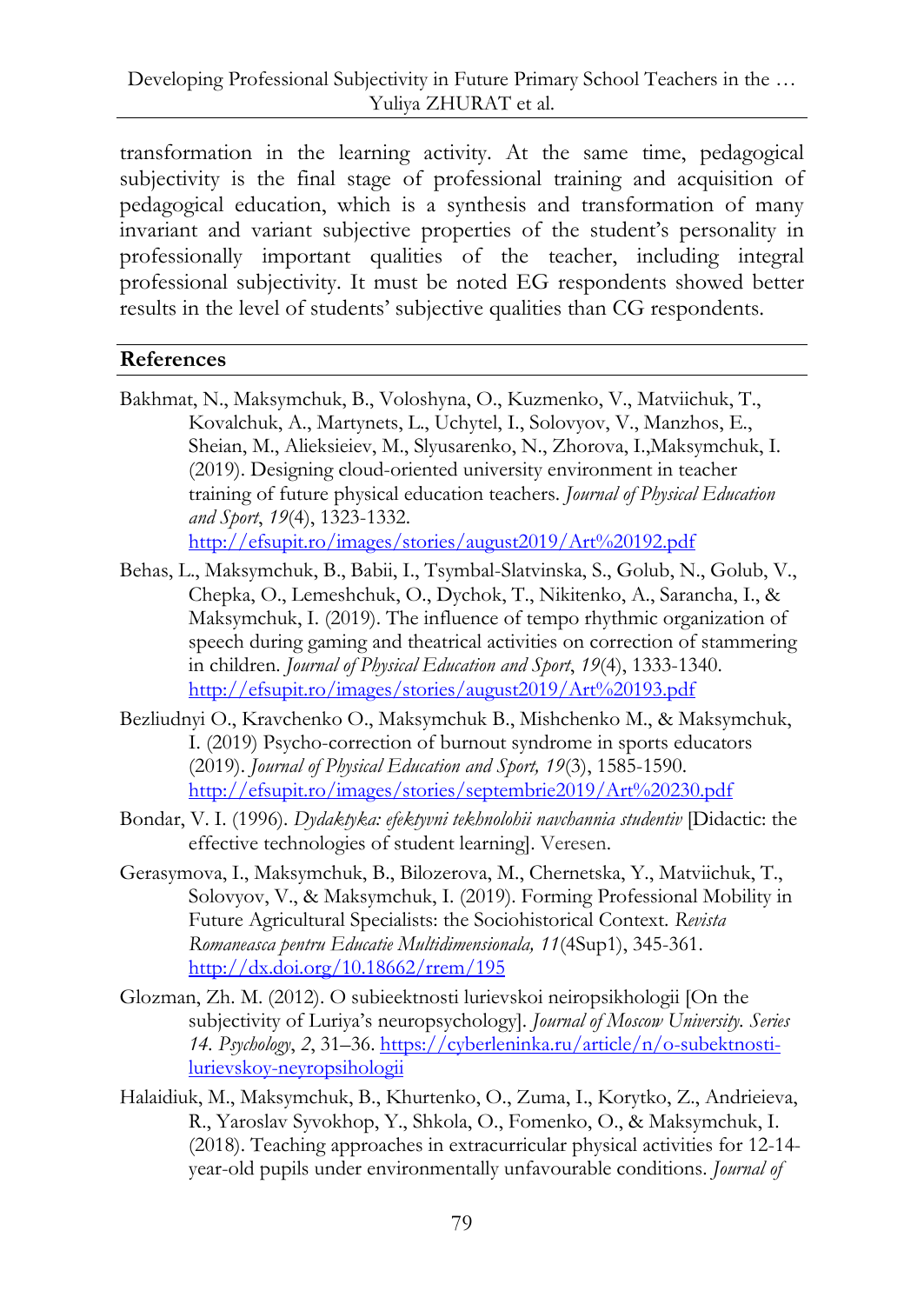*Physical Education and Sport*, *18*(4), 2284–2291. <http://efsupit.ro/images/stories/decembrie2018/Art%20344.pdf>

- Husak, P. M. (1999). *Teoriia i tekhnolohiia dyferentsiiovanoho navchannia maibutnikh uchyteliv pochatkovykh klasiv* [The theory and the technology of differentiated instruction of future primary school teachers] [Unpublished postdoctoral Thesis]. M. P. Drahomanov National Pedagogical University.
- Ilyin, E. P. (n.a.). *Metodika «Diagnostika struktury motivov trudovoi deiatelnosti* [The diagnostic of the structure of work motives methodology]. <https://psy.wikireading.ru/65077>
- Kaletnik, G. M., Zabolotnyi, G. M., & Kozlovskyi, S. V. (2011). Innovative models of strategic management economic potential within contemporary economic systems. *Actual Problems of Economics, 4*(118), 3-11.
- Khomych, L. O. (1999). *Systema psykholoho-pedahohichnoi pidhotovky vchytelia pochatkovykh klasiv* [The system of psycho-pedagogical training for primary school teachers] [Unpublished postdoctoral Thesis]. The Institute for Pedagogy and Psychology of Professional Education of the Academy of Pedagogical Sciences of Ukraine.
- Klochko, V. (2003). *Vozrastnaya psikhologiya* [Developmental psychology]. Vlados-Press.
- Kucheriavyi, O. H. (2002). *Teoretychni i metodychni osnovy orhanizatsii profesiinoho samovykhovannia maibutnikh vykhovateliv doshkilnykh zakladiv i vchyteliv pochatkovykh klasiv* [Theoretical and methodical principles of organizing professional self-education of future preschool and primary school teachers] [Unpublished postdoctoral Thesis]. The Institute for Pedagogy and Psychology of Professional Education of the Academy of Pedagogical Sciences of Ukraine.
- Luriya, A. R. (2003). *Osnovy neiropsikhologii* [The fundamentals of neuropsychology]. Akademiya.<https://www.twirpx.com/file/95079/>
- Lytvynenko, S. A.(2005). *Teoretyko-metodychni zasady pidhotovky maibutnikh uchyteliv pochatkovykh klasiv do sotsialno-pedahohichnoi diialnosti* [Theoretical and methodical principles of training future primary school teachers for sociopedagogical activities] [Unpublished postdoctoral Thesis]. M. P. Drahomanov National Pedagogical University.
- Maksymchuk, I., Maksymchuk, B., Frytsiuk, V., Matviichuk, T., Demchenko, I., Babii, I. Tsymbal-Slatvinska, S., Nikitenko, A., Bilan, V., Sitovskyi, A., & Savchuk, I. (2018). Developing pedagogical mastery of future physical education teachers in higher education institutions. *Journal of Physical Education and Sport*, *18* (2), 810–815. <http://efsupit.ro/images/stories/iunie2018/Art%20119.pdf>
- Melnyk, N., Bidyuk, N., Kalenskyi, A., Maksymchuk. B., Bakhmat, N., Matviienko, O. Matviciuk, T, Solovieov, V., Golub, N., & Maksymchuk, I. (2019).